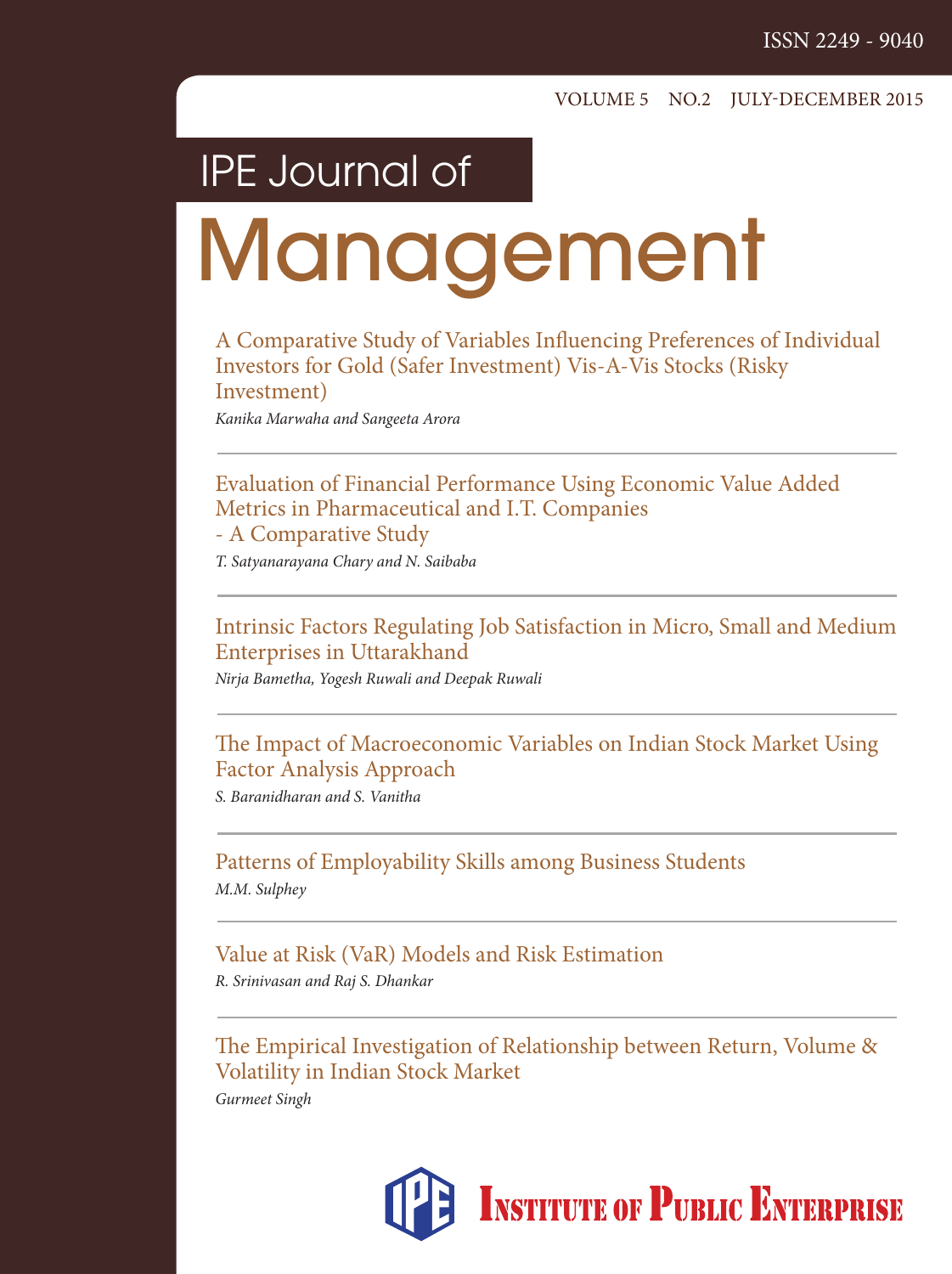

### **CONTENTS**

| A Comparative Study of Variables Influencing<br>Preferences of Individual Investors for Gold<br>(Safer Investment) Vis-A-Vis Stocks (Risky<br>Investment)<br>Kanika Marwaha and Sangeeta Arora |    |
|------------------------------------------------------------------------------------------------------------------------------------------------------------------------------------------------|----|
| <b>Evaluation of Financial Performance</b><br>Using Economic Value Added Metrics in<br>Pharmaceutical and I.T. Companies -<br>A Comparative Study<br>T. Satyanarayana Chary and N. Saibaba     | 15 |
| Intrinsic Factors Regulating Job Satisfaction<br>in Micro, Small and Medium Enterprises in<br>Uttarakhand<br>Nirja Bametha, Yogesh Ruwali and Deepak Ruwali                                    | 26 |
| The Impact of Macroeconomic Variables on<br>Indian Stock Market Using Factor Analysis<br>Approach<br>S. Baranidharan and S. Vanitha                                                            | 38 |
| Patterns of Employability Skills among Business<br>Students<br>M.M. Sulphey                                                                                                                    | 57 |
| Value at Risk (VaR) Models and Risk<br>Estimation<br>R. Srinivasan and Raj S. Dhankar                                                                                                          |    |
| The Empirical Investigation of Relationship<br>between Return, Volume & Volatility in Indian<br><b>Stock Market</b><br><b>Gurmeet Singh</b>                                                    |    |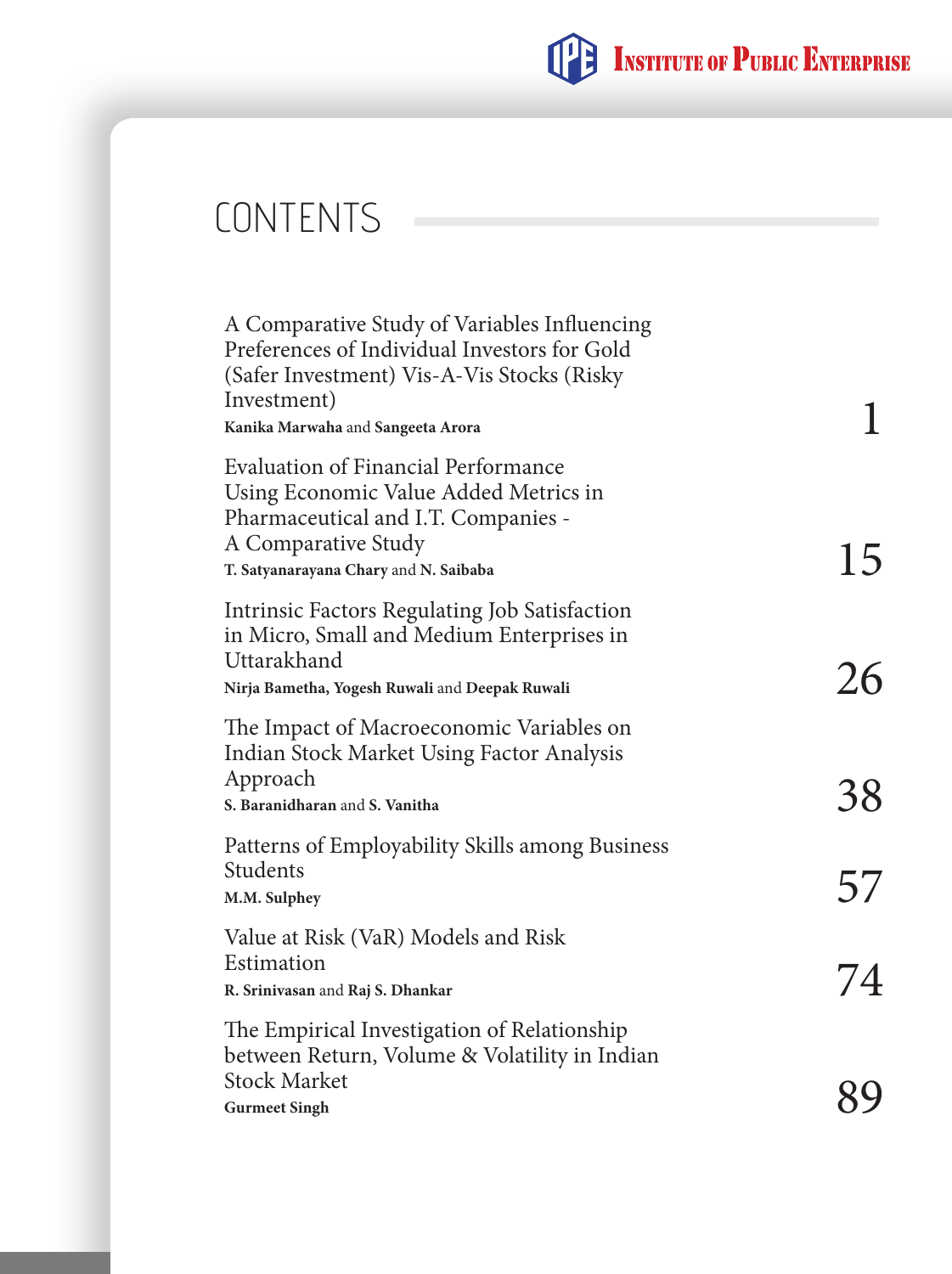### **A Comparative Study of Variables** Influencing Preferences of Individual Investors for Gold (Safer Investment) Vis-A-Vis Stocks (Risky Investment)

**Kanika Marwaha<sup>1</sup> Sangeeta Arora<sup>2</sup>**

#### **ABSTRACT**

With the diversification of investment avenues in the current era, it is imperative to examine the variables that appear to exercise the greatest influence on the individual investor while choosing investment avenues. The present study is an exploratory attempt to analyze the perception of individual investors of the stock market of Punjab towards investing in gold vis-à-vis stocks. Exploratory research, using in-depth interviews, was undertaken to explore the variables influencing the investment decisions of the individual investors. A pre-tested, well structured questionnaire which was administered personally and the responses of 207 respondents are analyzed. For the aforesaid purpose, the most and least influencing variables affecting the decisions of individual stock investors to invest in gold and stocks were gauged and the comparison for such variables influencing their preferences was conducted. Weighted Average Scores method used to identify the most and least influencing variables and Paired Sample T-test is applied to the data to identify if there exists any significant difference in the variables influencing the investment preferences for gold (safe investment) vis-à-vis stocks (risky investment). Inflation Resistance is found as the most important variable and Stability of Income is found as the least influencing variable for investors towards investing in gold. 'High returns' is found as the most important variable influencing stock purchases and 'religious reasons' is least influencing variable towards stock purchase decisions. Statistical significant difference exists in perception of individual investors for 19 variables towards the preference for gold vis-à-vis stocks. The current research will be helpful for financial consultants and service providers in understanding the investors' perception towards variables influencing their preferences for two different investment options and suggest them as per their perceptions and needs. This paper is a first of its kind to empirically contrast the variables that influence the preferences of individual investors from stock market of Punjab, India for gold vis-à-vis stocks and thus, contributes to the understanding of the investment behaviour.

**KEYWORDS:** Individual Stock Investors, Weighted Average Scores, Paired Sample T-Test, Gold, Stocks, Investor Behaviour, Risky Investment, Safer Investment

<sup>1</sup> Assistant Professor, Department of Commerce, SSSS College of Commerce for Women, Amritsar, Punjab and can be reached at: kanikamarwaha85@yahoo.com

<sup>2</sup> Associate Professor, Department of Commerce, Guru Nanak Dev University, Amritsar, Punjab, and can be reached at: sukhsangeet@yahoo.com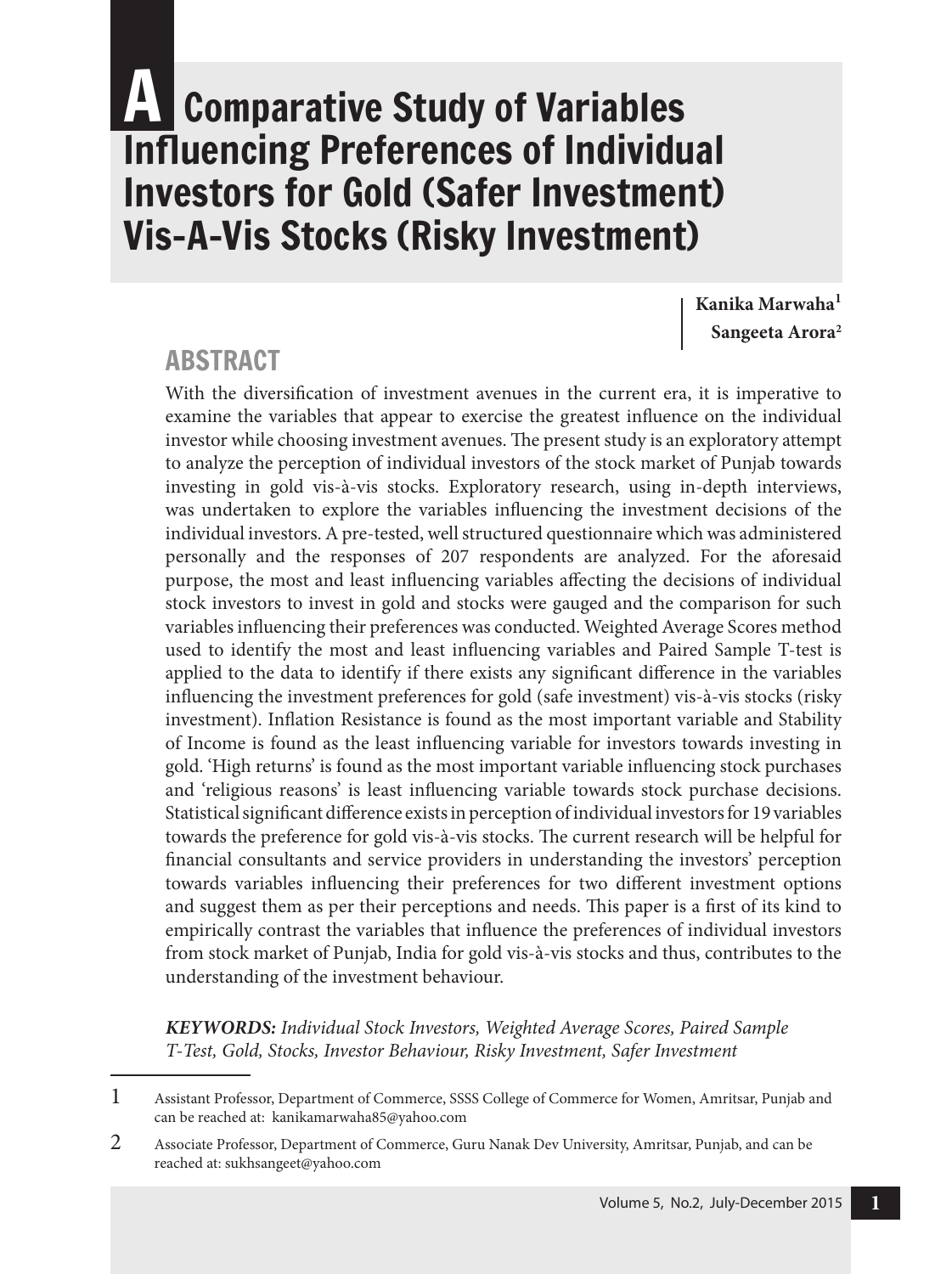### **Ivaluation of Financial Performance** Using Economic Value Added Metrics in Pharmaceutical and I.T. Companies - A Comparative Study

**T. Satyanarayana Chary<sup>1</sup> N. Saibaba<sup>2</sup>**

#### **ABSTRACT**

Economic Value Added (EVA) is a firm's true economic profit after deducting the full opportunity cost of all invested capital, equity and debt. It is regarded as a comprehensive measure of performance and is an indication of value creation and calculated by deducting the cost of capital from NOPAT (Net Operating Profit after Tax). Thus, EVA is considered as the true measure of corporate surplus or effectiveness, which should be shared by the shareholders, management and employees. It turns balance sheet assets into a charge to profit, just like cost of goods sold. EVA increases the wealth of the share holders when managers streamline operations, control the costs, and invest capital in growth oriented projects whose cost of capital is affordable to earnings, EVA is also measured after eliminating accounting distortions that could change the true value. Hence, it improves performance through all possible ways and wealth is created. This paper examines that how EVA and EVA metrics are assessed and analyzed in the Pharma and IT companies with an upshot of two companies of respective domains as case problems.

**KEYWORDS:** EVA, NOPAT, Corporate Surplus, Shareholders, EVA Metrics

#### Introduction

Investors measure overall performance of a firm to make decision whether to invest or to continue or to exit from an organization. In the process of goal congruence, managers' compensation is linked with the performance of the responsibility centers.

<sup>1</sup> Professor, Head & Dean, Faculty of Business Management, Telangana University, Nizamabad, Telangana State and can be reached at tsnchary@gmail.com

<sup>2</sup> Assistant Professor, Department of Commerce and Business Management, Vivekananad UG & PG College, Karimnagar and Research Scholar, Department of Commerce, Osmania University, Hyderabad and can be reached at: saisree108@gmail.com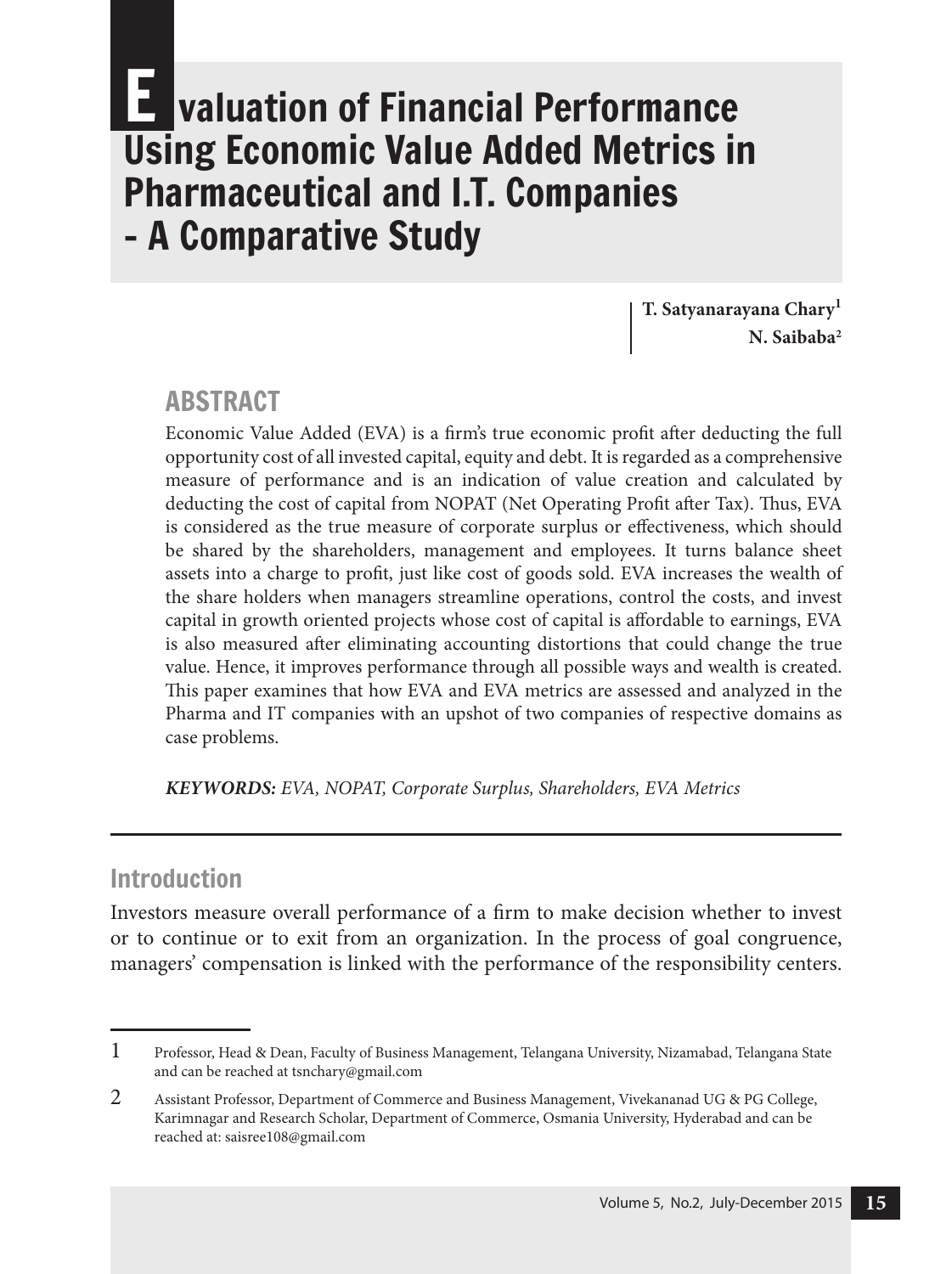### **Intrinsic Factors Regulating Job** Satisfaction in Micro, Small and Medium Enterprises in Uttarakhand

**Nirja Bametha<sup>1</sup> Yogesh Ruwali<sup>2</sup> Deepak Ruwali<sup>3</sup>**

#### **ABSTRACT**

Micro, Small and Medium Enterprises (MSME) sector has emerged as a highly vibrant and dynamic sector of the Indian economy over the last five decades. The purpose of this study was to provide insight of MSME framework in India and examine the intrinsic factors regulating job satisfaction in Micro, Small and Medium Enterprises (MSME) in Uttarakhand India. A survey design of employees in 55 MSME across the states and business segments complied by the NGO JAGRATI team, Nainital was used; 379 employees (79%) responded and their data were used for the analysis. The Questionnaire measured education, skillfulness, family issues and demographics as variables and data was analyzed using regression and correlation. The results suggest a significant positive correlation between academic qualifications and job satisfaction and negative relationship of skillfulness, family issues and job satisfaction.

**KEYWORDS:** Education, Family Issues, Micro, Small And Medium Enterprises (MSMEs), Uttarakhand, Skillfulness, Job Satisfaction.

#### Introduction

Micro, Small and Medium Enterprises (MSMEs) sector has emerged as a highly vibrant and dynamic sector of the Indian economy over the last five decades. MSMEs not only play a crucial role in providing large employment opportunities at comparatively lower capital cost than large industries but also help in the industrialization of rural & backward areas, thereby, reducing regional imbalances, assuring more equitable distribution of national income and wealth. MSMEs are complementary to large industries as ancillary

<sup>1</sup> Lecturer, IHMS, Kotdwara, Pauri Gharwal Uttarakhand and can be reached at nirja.bametha@yahoo.com.

<sup>2</sup> Ph.D., GBPUA&T, Pantnagar, Udham Singh Nagar, Uttarakhand and can be reached at ruwali.yogesh@gmail.com.

<sup>3</sup> President, NGO-JAGRATI, Nainital, Uttarakhand and can be reached at mediaman.buddy@gmail.com.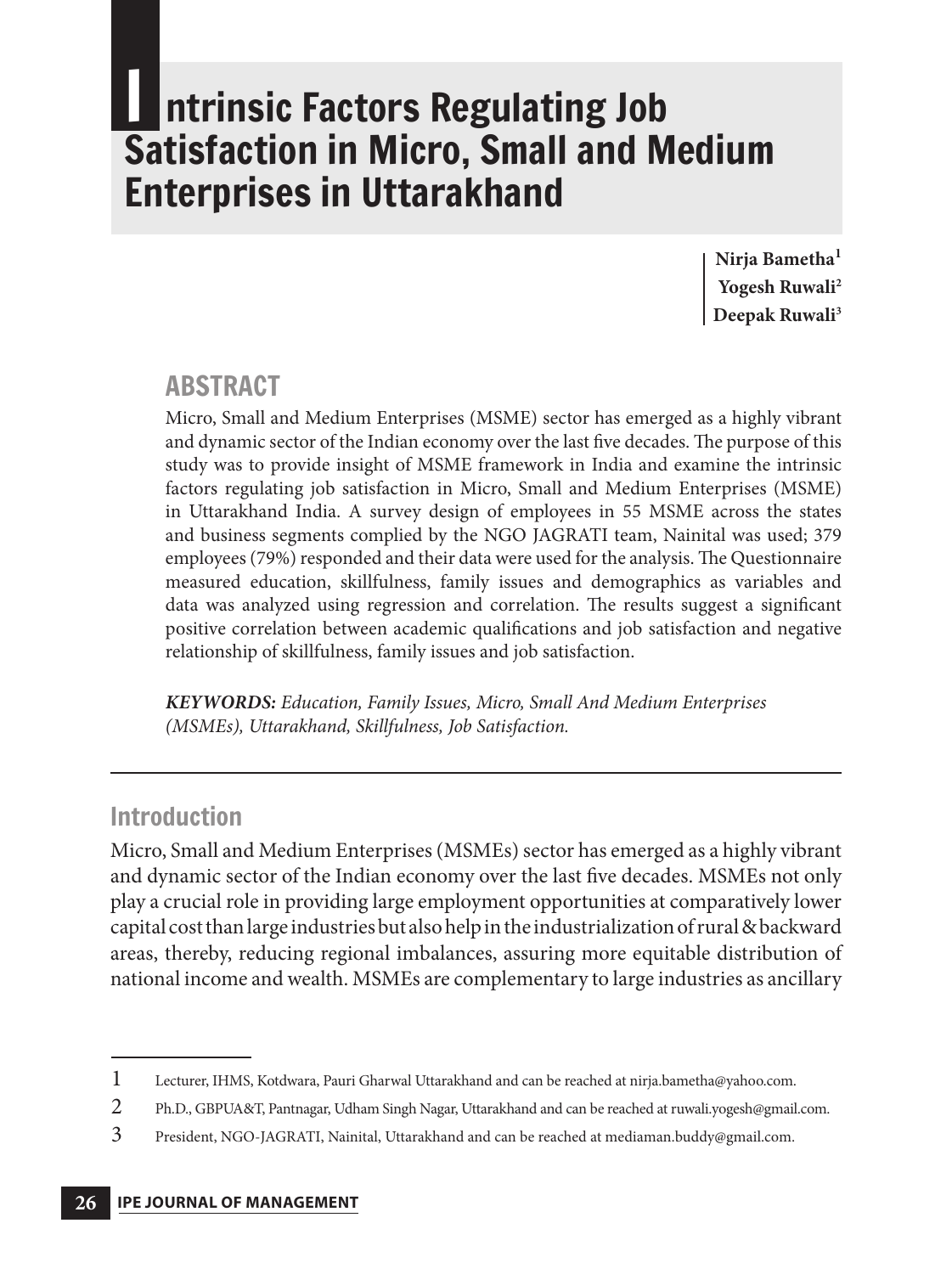### **he Impact of Macroeconomic Variables** on Indian Stock Market using Factor Analysis Approach

**S. Baranidharan <sup>1</sup> S. Vanitha <sup>2</sup>**

#### **ABSTRACT**

The study has examined the impact of macroeconomic variables on performance of Indian stock market especially in the context of emerging market. The study used monthly data from 1st April 2000 to 31st March 2014. It employed statistical measures namely, factor analysis to obtain the factors to analyse the stock market performance in India. The study found results, about 52.54 per cent of the variance among the selected variables. The study identified orthogonal rotation test extracted three factors from ten variables and named as Macro-Economic, Capital Market Performance and Macro environment. In overall results, the three factors are positive reflected and significantly influencing the stock market. The explanatory variables were 63.60 per cent approximately and influenced the stock market performance during the study period. The study suggested to policy makers, in India, that they should maintain economic stability through policies for growth and glossiness of the stock market.

**KEYWORDS:** Macroeconomic Variables, Factor Analysis, Capital Market Performance, Macro Environment, Stock Market

#### Introduction

The stock markets play a significant part in financial sector in both emerging and emerged countries. It is a fundamental part of economic growth and development of country. The stock market index furnishes that historical performance of stock market and it is the benchmark to evaluate the recital of individual portfolio since macroeconomic variables are inter-dependent to the stock market activity. Macroeconomic variables include both real and financial, it influences both positive and negative performance of the stock market. Ologunde et al. 2006 analysed that a good economy ensures the

<sup>1</sup> Ph.D. Research Scholar, Department of Commerce and Financial Studies, Bharathidasan University, Tiruchirappalli, Tamilnadu and can be reached at: 1919bk@gmail.com

<sup>2</sup> Assistant Professor, Department of Commerce and Financial Studies, Bharathidasan University, Tiruchirappalli, Tamilnadu and can be reached at: vanitha@bdu.ac.in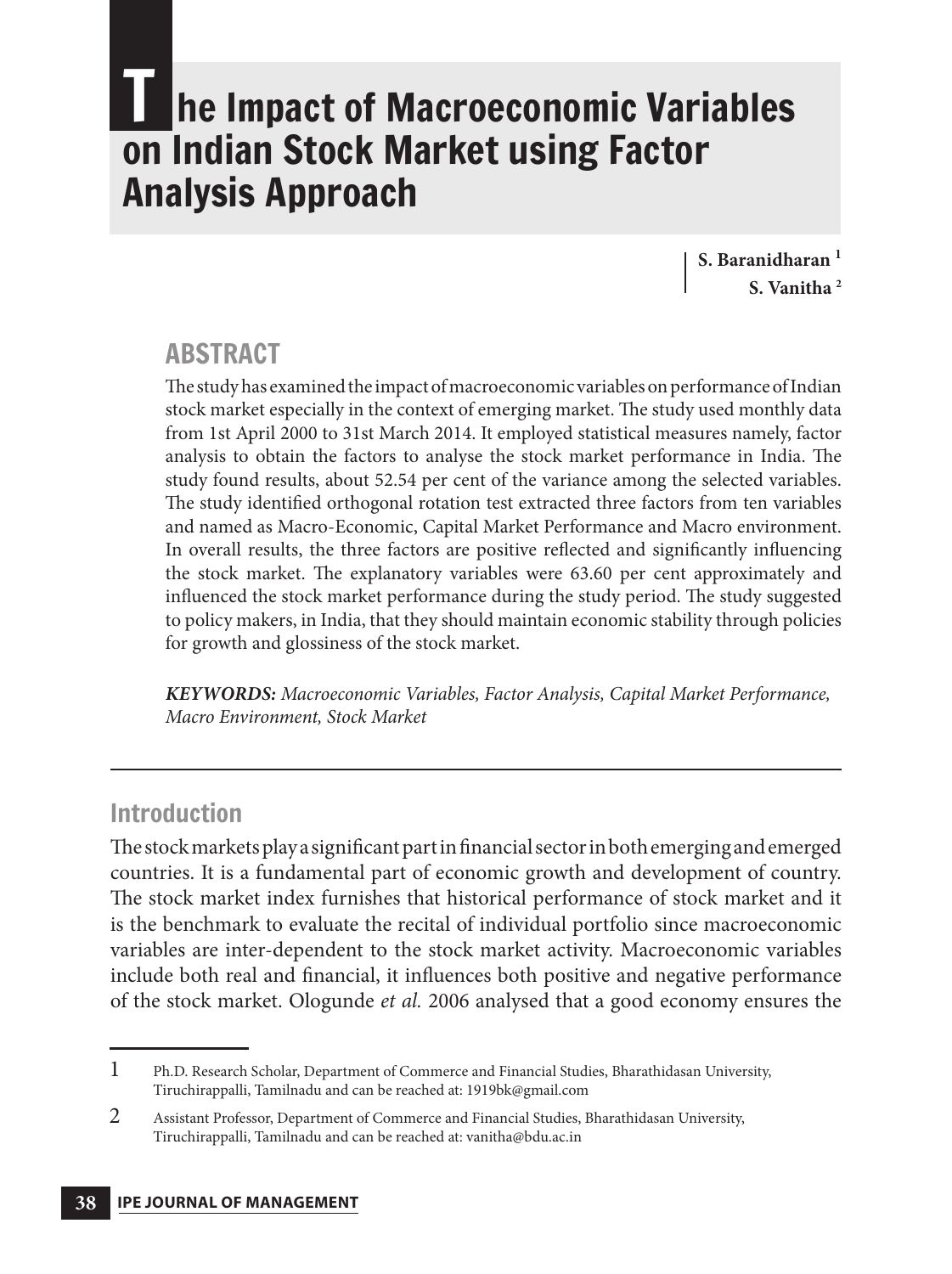### atterns of Employability Skills among Business Students

**M.M. Sulphey <sup>1</sup>**

#### **ABSTRACT**

Employability skills are transferable, core proficiencies that represent essential functional and enabling knowledge skills and abilities. Such skills are essential to secure, maintain and succeed at all levels of employment. It is an absolute necessity to progress within an enterprise so as to achieve one's potential and support productivity, viability and competitiveness. However, there is a substantial gap between the skills acquired at the university and those needed in employment. This gap has widened over the period of time. With respect to MBAs, many studies have identified the existence of substantial gap between the theories taught in the class rooms and the skills required for actual practice in the work place. The present study was done to find out the patterns of employability among business graduates. Results reveal that there are certain major and critical areas that require renewed focus from the academic institutions. Significant difference in employability was also observed in a few demographic variables studied.

**KEYWORDS:** Employability, Employability Skills, Business Students

#### Introduction and Review of Literature

Employability is a highly debated topic. There is a lack of unanimity as to what employability is. It has as many definitions, interpretations and theories as the number of experts who have attempted to define it. Significant confusion had existed for the last dozens of years regarding employability skills. Employability is a difficult concept to define succinctly and comprehensively (Lees, 2002). This topic has fascinated many, and of late there has been renewed interest in this area among employers, employees, researchers and academia. While some have even limited the scope of employability to 'preparation for graduates to successfully get jobs and to develop their careers', there are others who have taken a holistic view of the concept. To Harvey & Knight (2005) employability is the attributes of a graduate that will assist him in getting, retaining and developing in a job. According to Fugate et.al, (2004) and Rothwell & Arnold

<sup>1</sup> Dean (Academics, Research and Consultancy), TKM Institute of Management, Musaliar Hills, Kollam, Kerala and can be reached at: mmzulfi@hotmail.com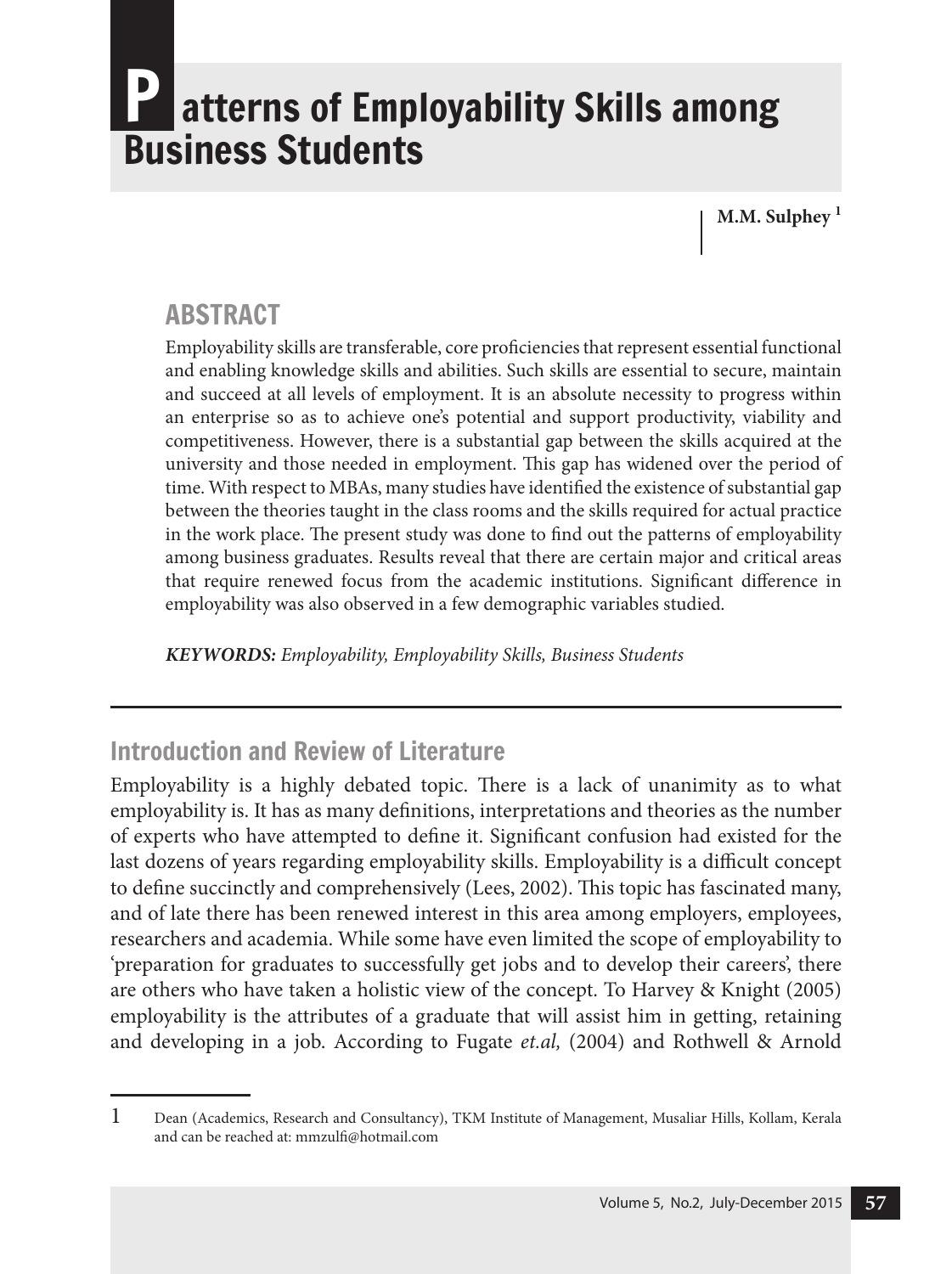## alue at Risk (VaR) Models and Risk Estimation

**R. Srinivasan <sup>1</sup> Raj S. Dhankar <sup>2</sup>**

#### **ABSTRACT**

G-30, Basel Committee on Banking Supervision, Bank of International Settlements; and most central banks across the globe have endorsed Value at Risk (VaR) as a standard for measuring risk. Though, VaR is widely accepted as a true risk measure for the banking industry, but is yet to find enough acceptances in the investment industry. VaR reporting on a periodic basis could help the investor in better understanding of risks of loss to his investments. The authors have tried to review different methods of estimating VaR, and its applications. Many variants of VaR propagated by researchers seem to work in patches. RiskMetrics developed by J.P. Morgan, uses Exponentially Weighted Moving Average (EWMA) method, which has become a standard tool for VaR estimation. Till the time another more effective method is created, VaR is likely to continue attracting a lot of interest.

**KEYWORDS:** Basel Committee, Banking Supervision, Value at Risk, Banking Industry, Investment Industry

#### **Background**

Risk is a function of change, and in managing investments, when this change gets more frequent and rapid we need to manage with techniques for coping with the effects of change (Crockford, 2005). Although in modern parlance the term risk has come to mean 'danger of loss', finance theory defines risk as the dispersion of unexpected outcomes owing to movements in financial variables; thus viewing both positive and negative deviations as sources of risk (Jorion, 2007). Risk is the volatility of unexpected outcomes, generally in the value of assets or liabilities of interest (Jorion, 2002). Financial risk is often defined as the unexpected variability or volatility of returns; and

<sup>1</sup> Professor, IILM Institute for Higher Education, New Delhi and can be reached at: sriusha64@yahoo.co.uk

<sup>2</sup> Vice Chancellor, Ansal University, Gurgaon, Haryana and can be reached at: rajsdhankar@gmail.com